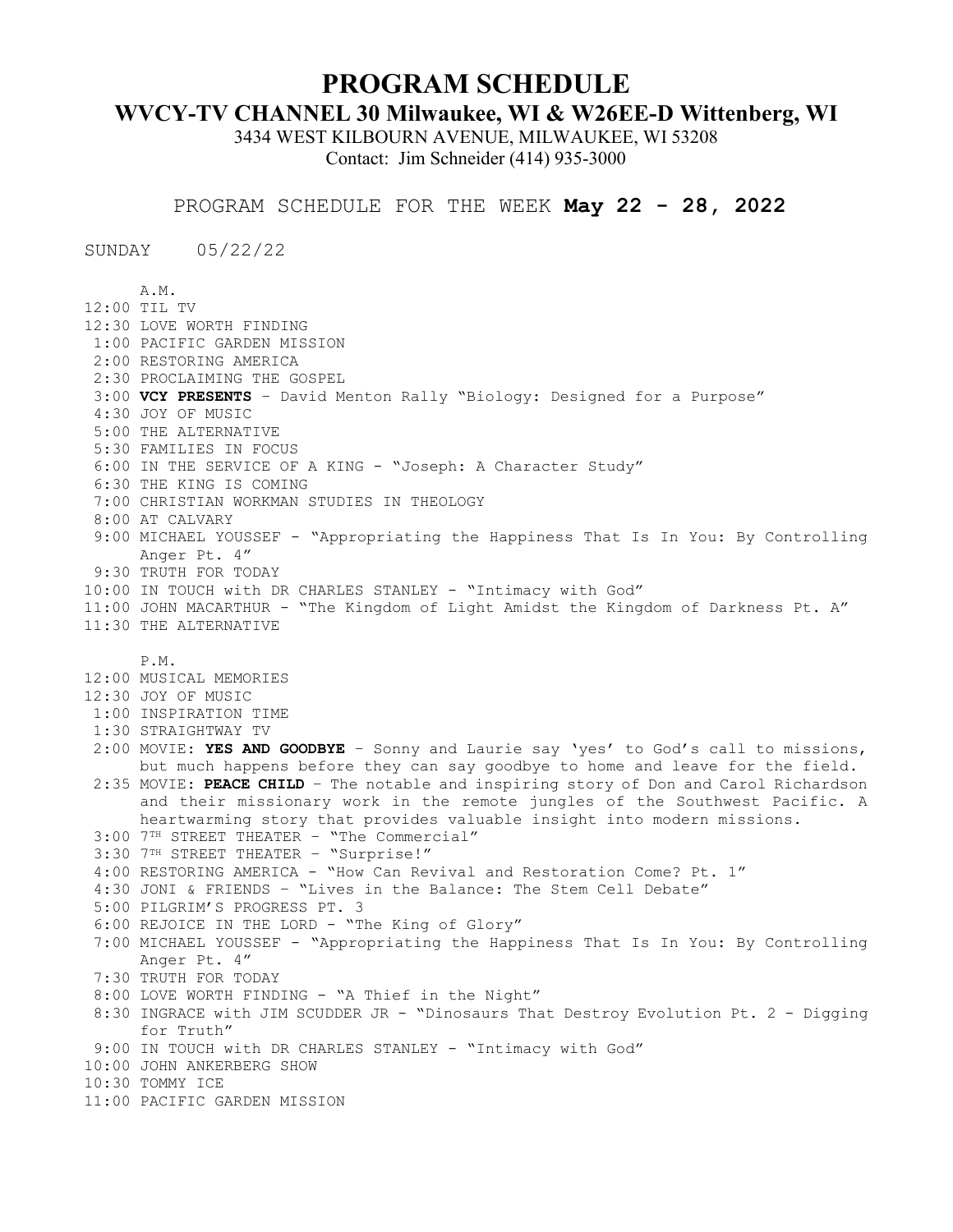A.M. 12:00 PREACHERS OF THE PAST - "King David" 1:00 MICHAEL YOUSSEF - "Appropriating the Happiness That Is In You: By Controlling Anger Pt. 4" 1:30 JOHN MACARTHUR - "The Kingdom of Light Amidst the Kingdom of Darkness Pt. A" 2:00 MOVIE: **YES AND GOODBYE** – Sonny and Laurie say 'yes' to God's call to missions, but much happens before they can say goodbye to home and leave for the field. 2:35 MOVIE: **PEACE CHILD** – The notable and inspiring story of Don and Carol Richardson and their missionary work in the remote jungles of the Southwest Pacific. A heartwarming story that provides valuable insight into modern missions. 3:00 7TH STREET THEATER – "The Commercial" 3:30 7TH STREET THEATER – "Surprise!" 4:00 MUSICAL MEMORIES 4:30 INSPIRATION TIME 5:00 IN TOUCH with DR CHARLES STANLEY - "Intimacy with God" 6:00 AT CALVARY 7:00 REJOICE IN THE LORD - "The King of Glory" 8:00 TRUTH FOR TODAY 8:30 PROCLAIMING THE GOSPEL 9:00 MUSICAL MEMORIES 9:30 DEBUNKED TV – "Salvation Can Be Earned" 10:00 PROPHECY UPDATE WITH ANDY WOODS 10:30 JOHN ANKERBERG SHOW 11:00 PILGRIM'S PROGRESS PT. 3 P.M. 12:00 OUR CHRISTIAN HERITAGE – "Christian Hall of Fame" 1:00 STEELING THE MIND – "Scientific Reasons We Can Trust the Bible - Russ Miller" 2:00 INSPIRATION TIME 2:30 FIGHT THE NEW ANTISEMITISM 3:00 ANSWERS CREATION HOUR - "Adam: The First and the Last - Simon Turpin" 4:00 SUNSHINE FACTORY (E/I Ages 6-10) 4:30 DR. WONDER'S WORKSHOP (E/I Ages 5-12) 5:00 BUILDING GREAT LEADERS – "Living Your Dream Pt. 2" 5:30 NEWSWATCH 6:00 PROPHECY FOCUS 6:30 THE WAY OF THE MASTER 7:00 TRANSHUMANISM: BEYOND HUMAN, OR BEYOND EVIL? – ALEX NEWMAN 8:00 IN TOUCH with DR CHARLES STANLEY - "Intimacy with God" 9:00 OUR JEWISH ROOTS - "Israel's Future King" 9:30 MICHAEL YOUSSEF - "Appropriating the Happiness That Is In You: By Controlling Anger Pt. 4" 10:00 WORLDVIEW REPORT 10:30 NEWSWATCH 11:00 THE KING IS COMING 11:30 IN THE SERVICE OF A KING - "Joseph: A Character Study"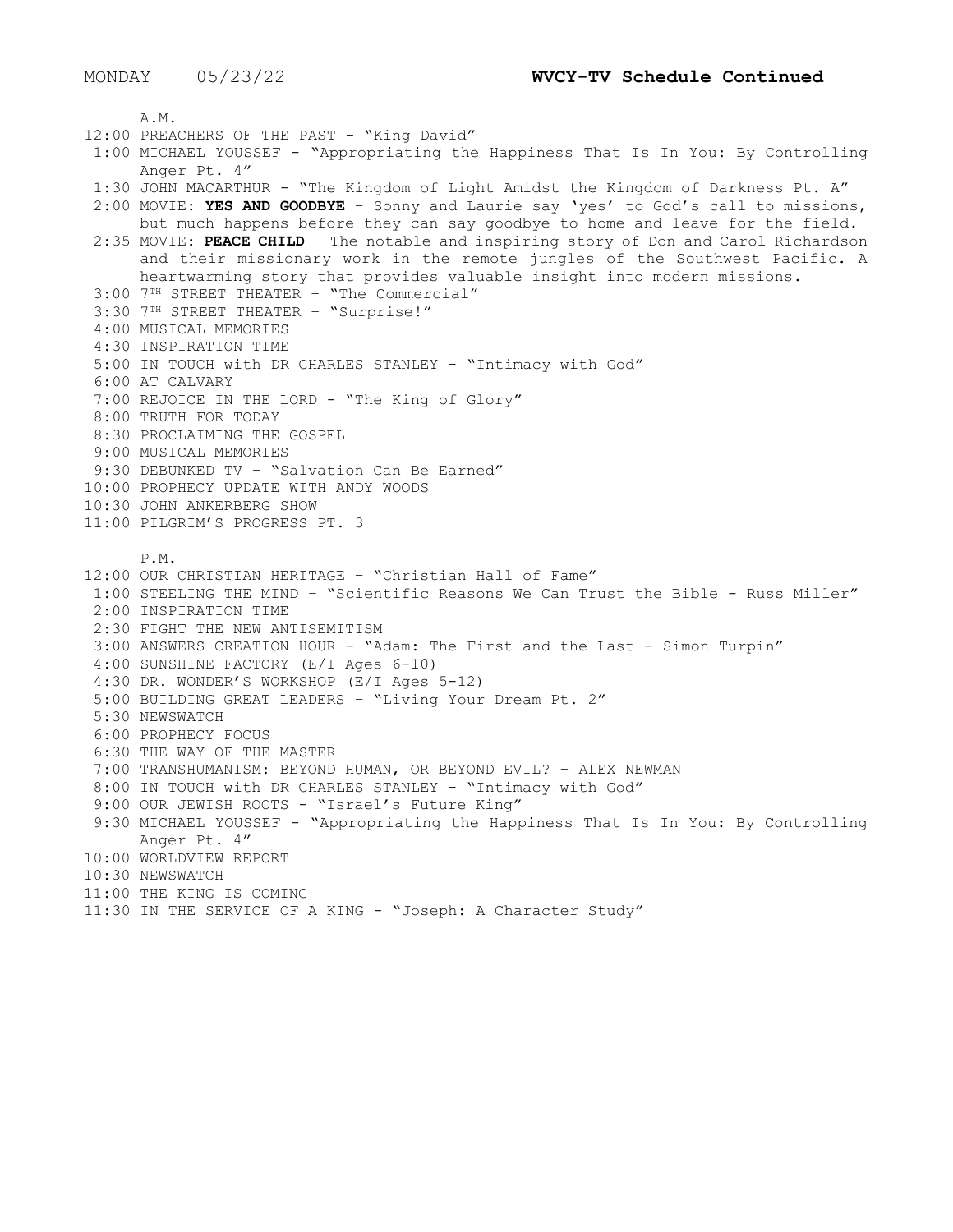A.M. 12:00 TRANSHUMANISM: BEYOND HUMAN, OR BEYOND EVIL? – ALEX NEWMAN 1:00 PILGRIM'S PROGRESS PT. 3 2:00 ANSWERS CREATION HOUR - "Adam: The First and the Last - Simon Turpin" 3:00 NEWSWATCH 3:30 THE WAY OF THE MASTER 4:00 MUSICAL MEMORIES 4:30 INSPIRATION TIME 5:00 TRANSHUMANISM: BEYOND HUMAN, OR BEYOND EVIL? – ALEX NEWMAN 6:00 STEELING THE MIND – "Scientific Reasons We Can Trust the Bible - Russ Miller" 7:00 PROPHECY FOCUS 7:30 OUR JEWISH ROOTS - "Israel's Future King" 8:00 STAND IN THE GAP 8:30 HIStory - "The History of Christianity Pt. 2 - Middle Ages" 9:00 MUSICAL MEMORIES 9:30 MICHAEL YOUSSEF - "Appropriating the Happiness That Is In You: By Controlling Anger Pt. 4" 10:00 JONI & FRIENDS – "Lives in the Balance: The Stem Cell Debate" 10:30 BIBLE PROPHECY AS WRITTEN 11:00 PACIFIC GARDEN MISSION P.M. 12:00 TRANSHUMANISM: BEYOND HUMAN, OR BEYOND EVIL? – ALEX NEWMAN 1:00 FREEDOM ALIVE 1:30 PROCLAIMING THE GOSPEL 2:00 INSPIRATION TIME 2:30 HOLY CAUSE OF LIBERTY 3:00 DR. HOWARD ESTEP – "The Land-The People" 4:00 SUNSHINE FACTORY (E/I Ages 6-10) 4:30 BLACK BUFFALO (E/I Ages 4-10) 5:00 DIGGING FOR TRUTH 5:30 NEWSWATCH 6:00 CHRISTIAN WORKMAN STUDIES IN THEOLOGY - "Genesis 12-50: Patriarchal History Pt.  $Q''$ 7:00 REFRESH CONFERENCE 2022 – "Serving the Least of These - Dr. Jason Ormiston" 8:00 JOHN ANKERBERG SHOW 8:30 INSPIRATION TIME 9:00 LOVE WORTH FINDING - "A Thief in the Night" 9:30 FIGHT THE NEW ANTISEMITISM 10:00 WORLDVIEW REPORT 10:30 NEWSWATCH 11:00 STEELING THE MIND – "Scientific Reasons We Can Trust the Bible - Russ Miller"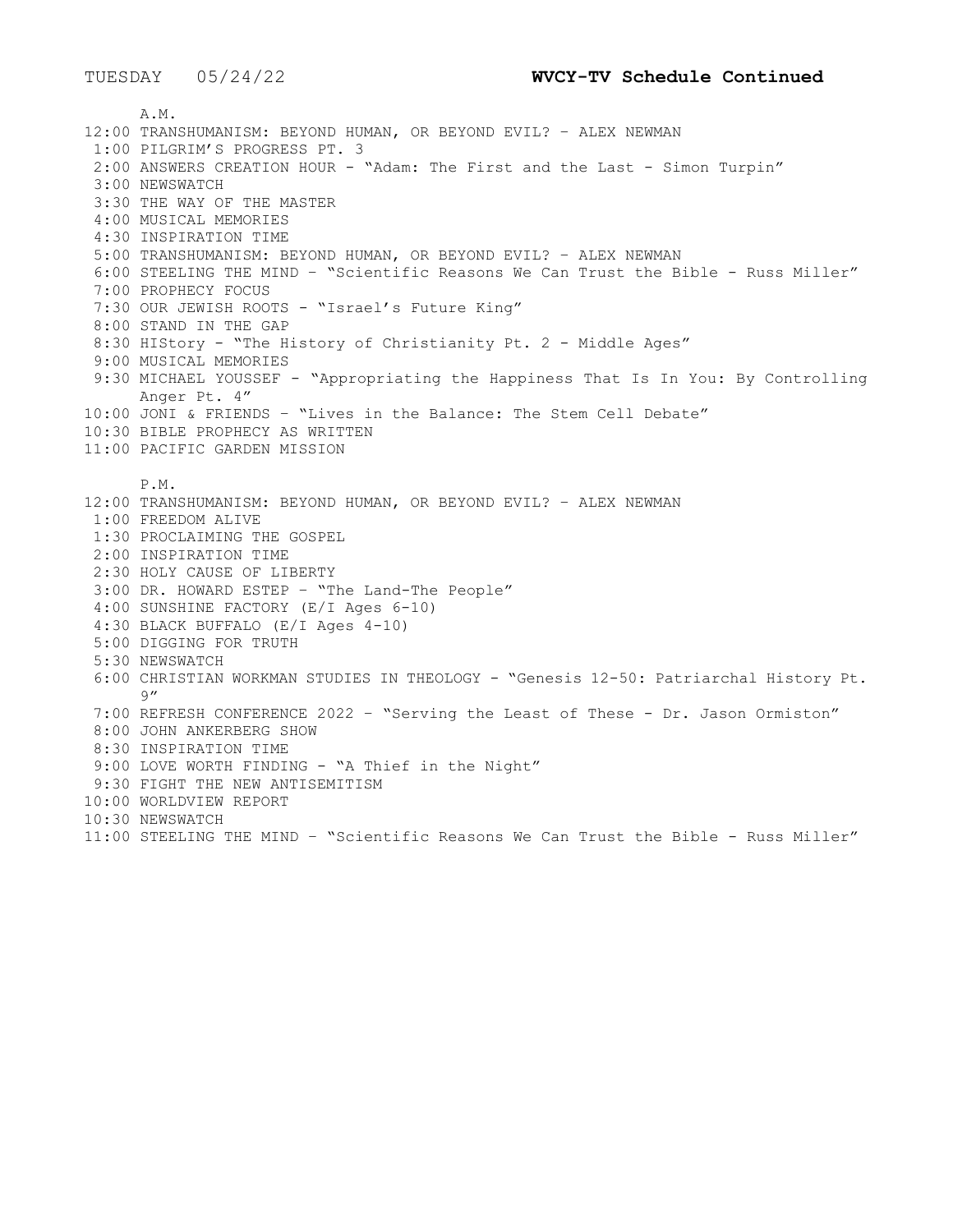A.M. 12:00 REFRESH CONFERENCE 2022 – "Serving the Least of These - Dr. Jason Ormiston" 1:00 HOLY CAUSE OF LIBERTY 1:30 FREEDOM ALIVE 2:00 JONI & FRIENDS – "Lives in the Balance: The Stem Cell Debate" 2:30 MICHAEL YOUSSEF - "Appropriating the Happiness That Is In You: By Controlling Anger Pt. 4" 3:00 NEWSWATCH 3:30 JOHN ANKERBERG SHOW 4:00 MUSICAL MEMORIES 4:30 INSPIRATION TIME 5:00 REFRESH CONFERENCE 2022 – "Serving the Least of These - Dr. Jason Ormiston" 6:00 DR. BOB COOK – "You Can Enjoy Being Complete" 6:30 BIBLICAL PROTOCOLS FOR PRAYER – "The Confidence Protocol" 7:00 PREACHERS OF THE PAST - "King David" 8:00 CHRISTIAN WORKMAN STUDIES IN THEOLOGY - "Genesis 12-50: Patriarchal History Pt. 9" 9:00 MUSICAL MEMORIES 9:30 ANSWERS CREATION HOUR - "Adam: The First and the Last - Simon Turpin" 10:30 DIGGING FOR TRUTH 11:00 TOMMY ICE 11:30 JOHN MACARTHUR - "The Kingdom of Light Amidst the Kingdom of Darkness Pt. A" P.M. 12:00 REFRESH CONFERENCE 2022 – "Serving the Least of These - Dr. Jason Ormiston" 1:00 HEROES 1:30 LOVE WORTH FINDING - "A Thief in the Night" 2:00 INSPIRATION TIME 2:30 HIStory - "The History of Christianity Pt. 2 - Middle Ages" 3:00 DR. BOB COOK – "You Can Enjoy Being Complete" 3:30 BIBLICAL PROTOCOLS FOR PRAYER – "The Confidence Protocol" 4:00 SUNSHINE FACTORY (E/I Ages 6-10) 4:30 SECRET PLACE (E/I Ages 2-10) 5:00 THE ALTERNATIVE 5:30 NEWSWATCH 6:00 OUR JEWISH ROOTS - "Israel's Future King" 6:30 STRAIGHTWAY TV 7:00 WORSHIP CONFERENCE 2022 – "The Standard for Ordered Loves" 8:00 AT CALVARY 9:00 BUILDING GREAT LEADERS – "Living Your Dream Pt. 2" 9:30 JOY OF MUSIC 10:00 WORLDVIEW REPORT 10:30 NEWSWATCH 11:00 THE WAY OF THE MASTER 11:30 DEBUNKED TV – "Salvation Can Be Earned"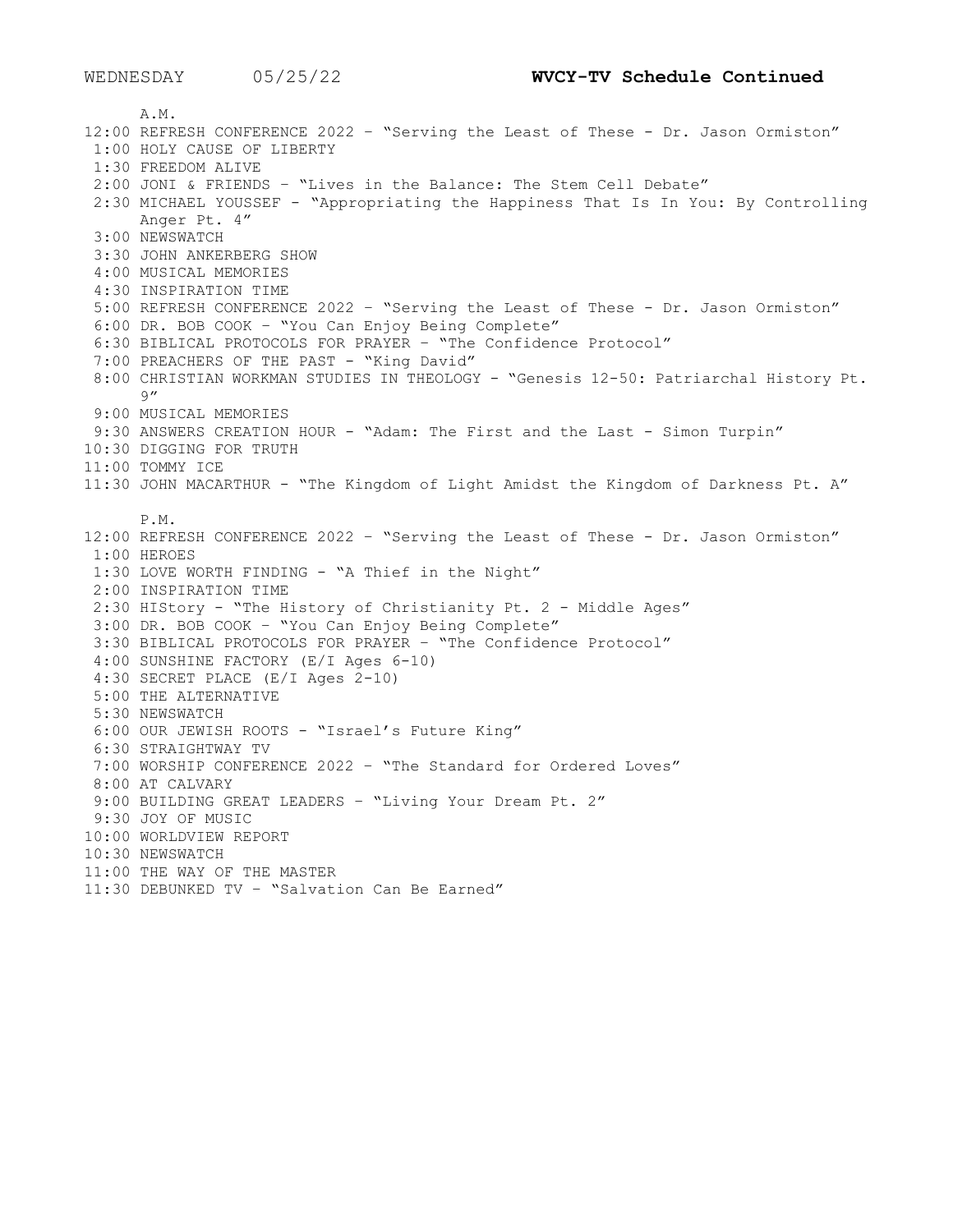A.M. 12:00 WORSHIP CONFERENCE 2022 – "The Standard for Ordered Loves" 1:00 DR. HOWARD ESTEP – "The Land-The People" 2:00 STRAIGHTWAY TV 2:30 PROPHECY FOCUS 3:00 NEWSWATCH 3:30 JOHN MACARTHUR - "The Kingdom of Light Amidst the Kingdom of Darkness Pt. A" 4:00 MUSICAL MEMORIES 4:30 INSPIRATION TIME 5:00 WORSHIP CONFERENCE 2022 – "The Standard for Ordered Loves" 6:00 THE ALTERNATIVE 6:30 THE WAY OF THE MASTER 7:00 DIGGING FOR TRUTH 7:30 FIGHT THE NEW ANTISEMITISM 8:00 PACIFIC GARDEN MISSION 9:00 MUSICAL MEMORIES 9:30 BIBLE PROPHECY AS WRITTEN 10:00 THE JOY OF MUSIC 10:30 WORSHIP 11:00 THE WAY OF THE MASTER 11:30 INGRACE with JIM SCUDDER, JR - "Dinosaurs That Destroy Evolution Pt. 2 - Digging for Truth" P.M. 12:00 WORSHIP CONFERENCE 2022 – "The Standard for Ordered Loves" 1:00 THE KING IS COMING 1:30 PROPHECY UPDATE WITH ANDY WOODS 2:00 INSPIRATION TIME 2:30 STRAIGHTWAY TV 3:00 WORSHIP CONFERENCE – "The Tests of True Worship - Mark Herbster" 4:00 SUNSHINE FACTORY (E/I Ages 6-10) 4:30 DAVEY & GOLIATH (E/I Ages 3-10) 5:00 TIL TV 5:30 NEWSWATCH 6:00 FAMILIES IN FOCUS 6:30 STAND IN THE GAP 7:00 WORLDVIEW WEEKEND HOUR 8:00 REJOICE IN THE LORD - "The King of Glory" 9:00 **VCY PRESENTS** – Shahram Hadian Rally "Chrislam Exposed: The Seductive Life of a Common god Between Christianity and Islam" 10:30 NEWSWATCH 11:00 DIGGING FOR TRUTH 11:30 FREEDOM ALIVE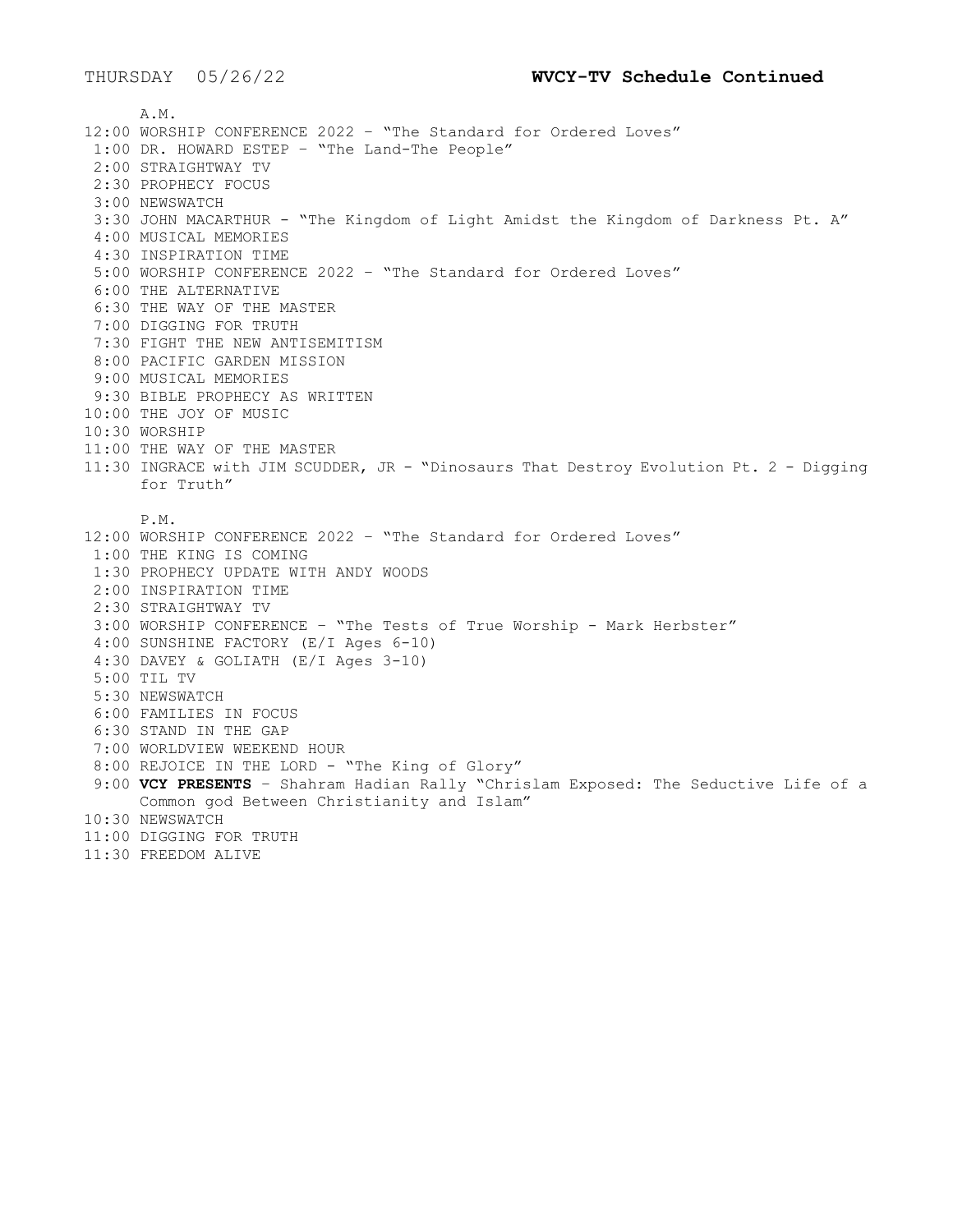A.M. 12:00 WORLDVIEW WEEKEND HOUR 1:00 FAMILIES IN FOCUS 1:30 PROPHECY UPDATE WITH ANDY WOODS 2:00 REJOICE IN THE LORD - "The King of Glory" 3:00 NEWSWATCH 3:30 STAND IN THE GAP 4:00 MUSICAL MEMORIES 4:30 INSPIRATION TIME 5:00 WORLDVIEW WEEKEND HOUR 6:00 BIBLE PROPHECY AS WRITTEN 6:30 INGRACE with JIM SCUDDER JR - "Dinosaurs That Destroy Evolution Pt. 2 - Digging for Truth" 7:00 **VCY PRESENTS** – Shahram Hadian Rally "Chrislam Exposed: The Seductive Life of a Common god Between Christianity and Islam" 8:30 OUR JEWISH ROOTS - "Israel's Future King" 9:00 MUSICAL MEMORIES 9:30 TIL TV 10:00 DR. BOB COOK – "You Can Enjoy Being Complete" 10:30 BIBLICAL PROTOCOLS FOR PRAYER – "The Confidence Protocol" 11:00 DR. HOWARD ESTEP – "The Land-The People" P.M. 12:00 WORLDVIEW WEEKEND HOUR 1:00 RESTORING AMERICA - "How Can Revival and Restoration Come? Pt. 1" 1:30 WORSHIP 2:00 INSPIRATION TIME 2:30 BUILDING GREAT LEADERS – "Living Your Dream Pt. 2" 3:00 FAMILIES IN FOCUS 3:30 DIGGING FOR TRUTH 4:00 SUNSHINE FACTORY (E/I Ages 6-10) 4:30 ADVENTURE PALS (E/I Ages 6-13) 5:00 JOHN ANKERBERG SHOW 5:30 NEWSWATCH 6:00 STEELING THE MIND – "Scientific Reasons We Can Trust the Bible - Russ Miller" 7:00 OUR CHRISTIAN HERITAGE – "Ira Sankey and His Songs" 8:00 MOVIE: **YES AND GOODBYE** – Sonny and Laurie say 'yes' to God's call to missions, but much happens before they can say goodbye to home and leave for the field. 8:35 MOVIE: **PEACE CHILD** – The notable and inspiring story of Don and Carol Richardson and their missionary work in the remote jungles of the Southwest Pacific. A heartwarming story that provides valuable insight into modern missions. 9:00 7<sup>TH</sup> STREET THEATER - "The Commercial" 9:30 7TH STREET THEATER - "Surprise!" 10:00 WORLDVIEW REPORT 10:30 NEWSWATCH 11:00 PILGRIM'S PROGRESS PT. 3